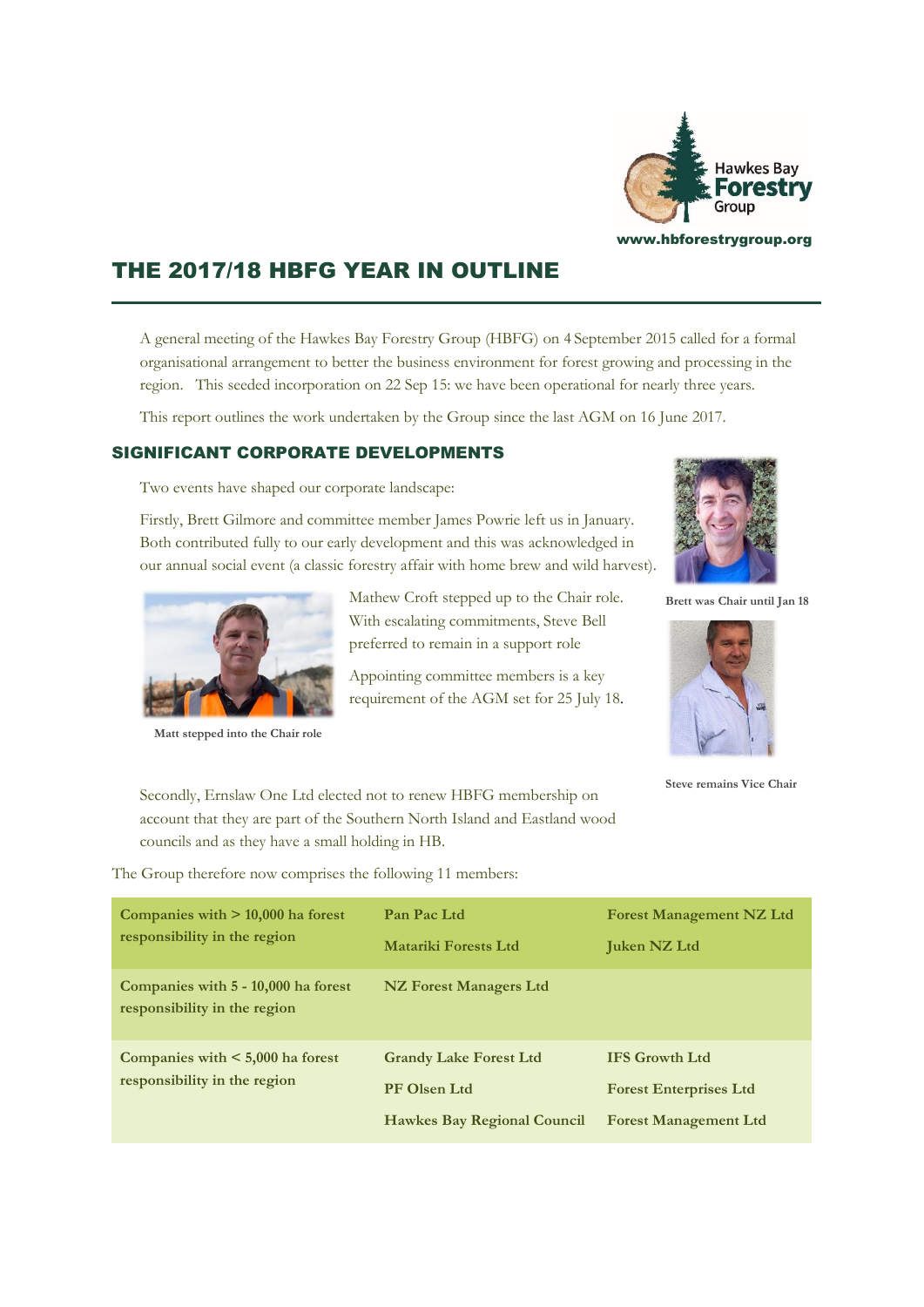### WORK SUPPORTING PRIORITIES SET BY THE 2016/17 AGM

## 1. Toward dialogue, understanding and collaboration with councils and communities

HBFG has become the preferred contact point with local government in Hawkes Bay (HB), and we have undertaken a good deal of work with the concerned councils.

#### **Work with the Hawkes Bay Regional Council (HBRC)**

The National Environmental Standards for Plantation Forestry (NES-PF) came into effect on 1 May 18. This brought relatively severe change in that unlike most other places, forestry in HB has enjoyed 'permitted activity' status. NES-PF brings



**Softening attitudes to forestry a perennial concern**

consenting and it sets best practice standards. HBFG participated in a working group led by council which helped interpret the new regulation and sought to make the change a positive one. We helped arrange and then participated in, two workshops convened by MPI.

TANK (acronym for the 4 main river systems feeding the Heretaunga Plains) is redefining policy making in HB. It is a 6-year collaboration of all parties associated with water use, both urban and rural, toward a new plan for the aquifer. While forestry is not a significant player in terms of water use, we are on the landscape and should keep contact with this process if only to ensure we are prepared for the next plan change which will be for the Mohaka Catchment. The CEO attended 11 day-long meetings during the reporting period. TANK is set to reach its verdict in August.

#### **Work with the Hastings District Council (HDC)**

Engagement with HDC was limited to working with their Engineer to better understand where best to target monies for road upgrades. Many of the bridges in the District are not fit for harvesting. Otherwise, HBFG routinely distributes advice from HDC on road infrastructure restrictions in the District

#### **Work with the Wairoa District Council (WDC) and Communities**

- After a few false starts we (Pan Pac, FMNZ, Rayonier, Grandy Lakes, CEO) secured an open meeting with the WD executive (Mayor, CEO, CFO, Engineer and Policy Strategist). A range of issues and concerns were discussed, and all up, we thought the interaction useful and appreciated by the Wairoa officials. We agreed to meet annually.
- Our engagement with WDC took a less convivial turn in January when we were obliged to prepare (and later speak to) formal submissions on, initially 'Proposed Changes to the Revenue and Funding Policy', and, then a few months later on the 'Long Term Plan 2018-28'. Both documents have a sinister undercurrent in that they will double forestry rates in the district while other land holders, including owners of forest plantations less than 100ha, will pay less rates than presently. This is a live issue with many angles and considerable consequence: HBFG is at the centre of these developments.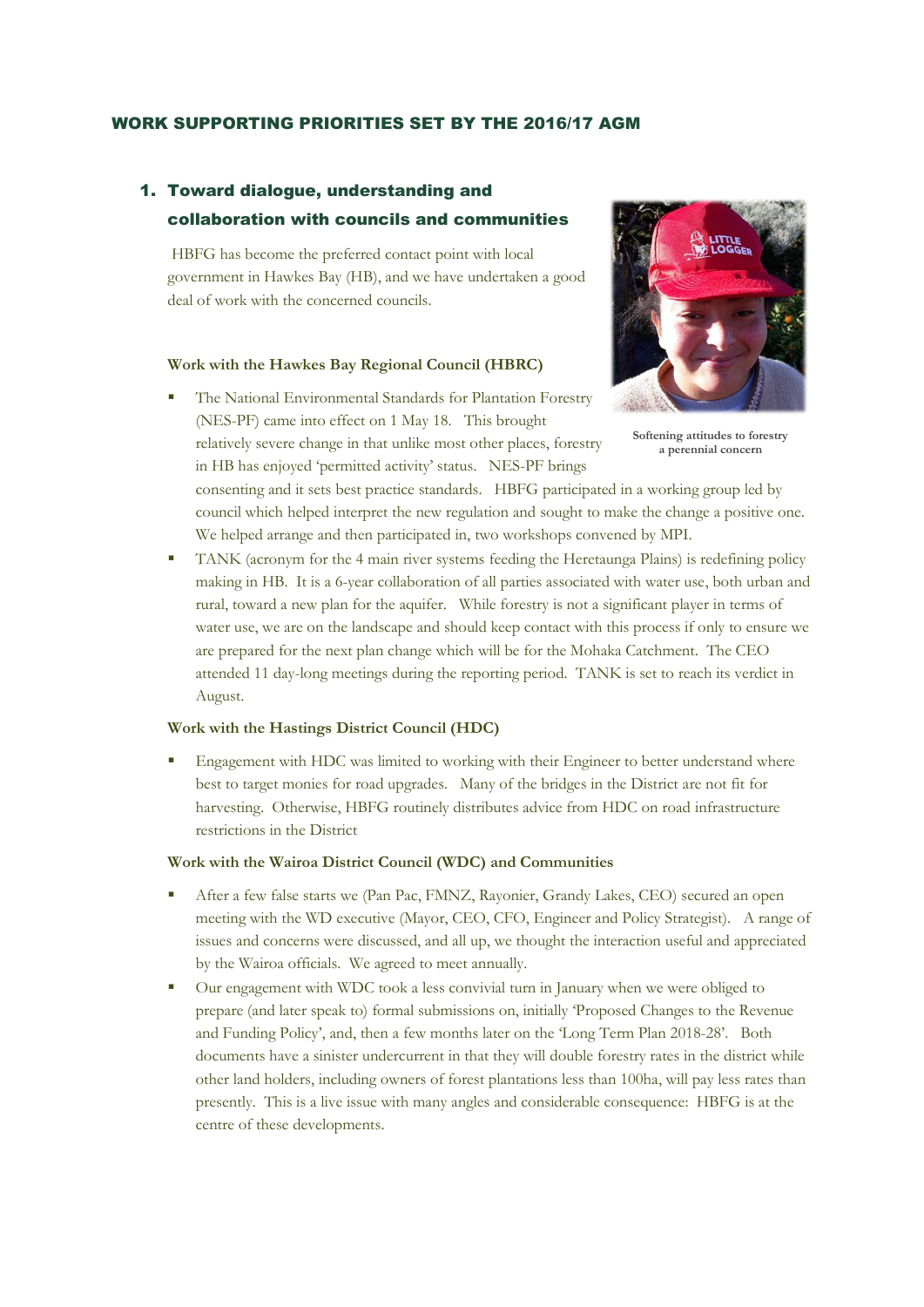## 2. Toward encouraging more people to work in forestry

Our main enggement was a full-on presentation at the Career Expo held at the Pettigrew Arena, Taradale. FMNZ put this together with impressive results. Two display cubicles were furnished with a harvesting simulator, a drone, a rolling video, display boards and other



**Lively forestry display at the 2018 Careers Expo**

theme items including a fine set of

antlers. Was good to have Toi-Ohomai in our team. The key outcome here is a register of 47 people (mostly students) seeking further contact regarding forestry careers. The Ministry of Education has agreed to assist arrange a field day for this group.

- The CEO has established contact with event managers within the A& P Society and is awaiting a framework proposal for an 'Awards Evening' to be presented to AGM. If agreed, this would bring us into line with other wood councils all of whom have or are about to stage an awards programme.
- FMNZ made several visits to Napier Boys High School which culmnated in 8 boys having a full day forest visit with the Rayonier team
- Futureintech school presentations were made to four high schools
- Pan Pac completed "Share the Road" programmes with Te Pohue (30 kids) and Puketapu (300 kids) schools

## 3. Toward improving forestry's environmental performance

- The main activity here was toward a smooth and constructive introduction of the NES-PF. This was approached through a close liaison with the HBRC consenting and compliance team. Several MPI led workshops were supported and a field trip arranged to a 'red zone' within Rayonier's Mohaka estate. Council compliance and land managers also visited Pan Pac's Crohane and Esk forests
- The CEO participated in a field day at the Hapua forest (organised by FFA) to strengthen understanding of the interplay between NES-PF and the Tukituki Plan change 6, the latter of which brings a requirement for 'farm plans'
- A two-day workshop with Work Safe NZ helped improve understanding and application of the guidelines for harvesting trees near powerlines. The interaction informed a revision of the Guidelines resulted in a more constructive relationship with those implementing them. It included field visits to Pan Pac and FMNZ forests.



**Interaction with WorkSafe NZ on regulation of tree harvesting around powerlines**